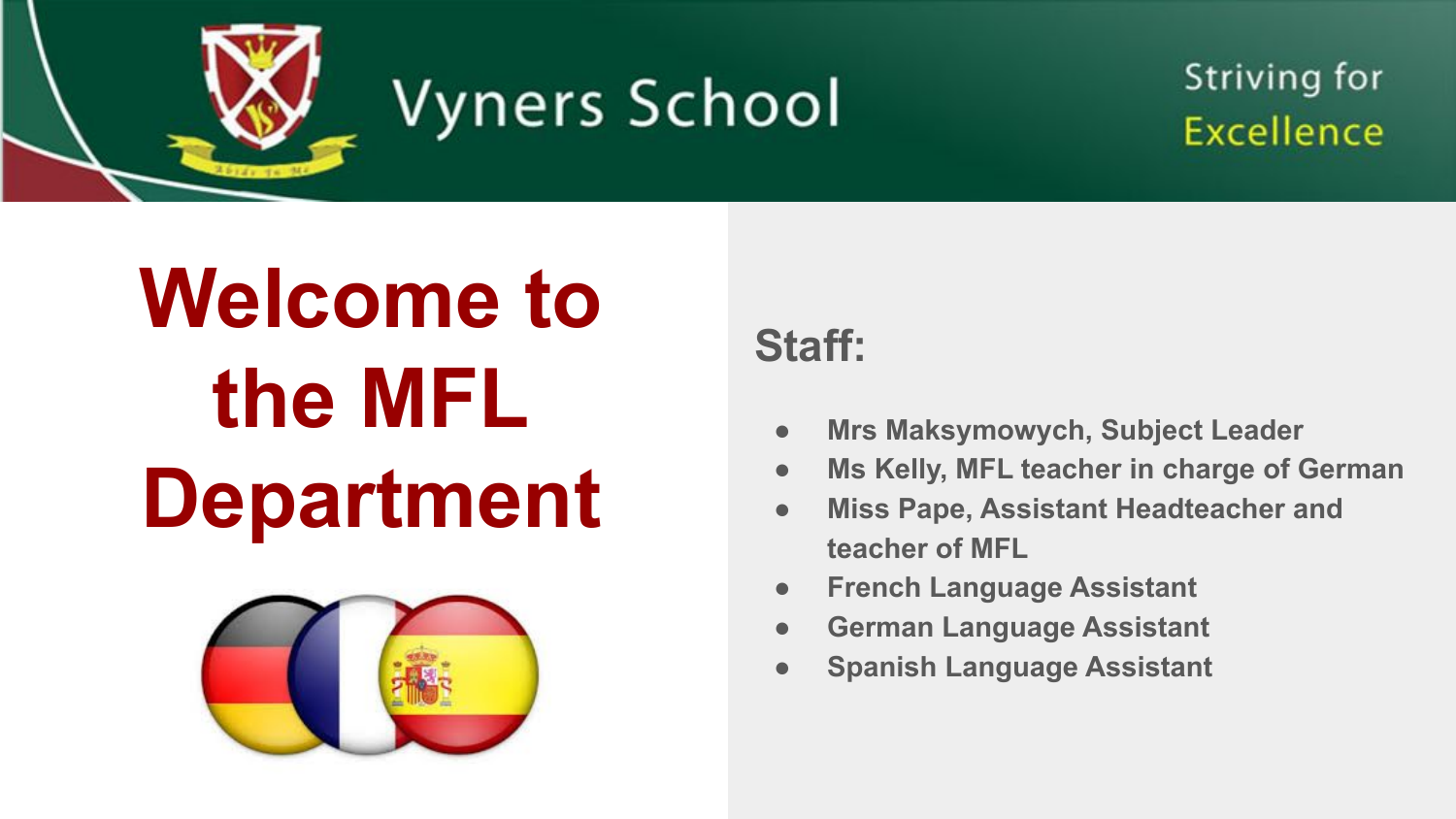

#### **Striving for Excellence**



**Mrs Maksymowych, Subject Leader**



**Ms Kelly, MFL teacher in charge of German**



**Miss Pape, Assistant Headteacher and teacher of MFL**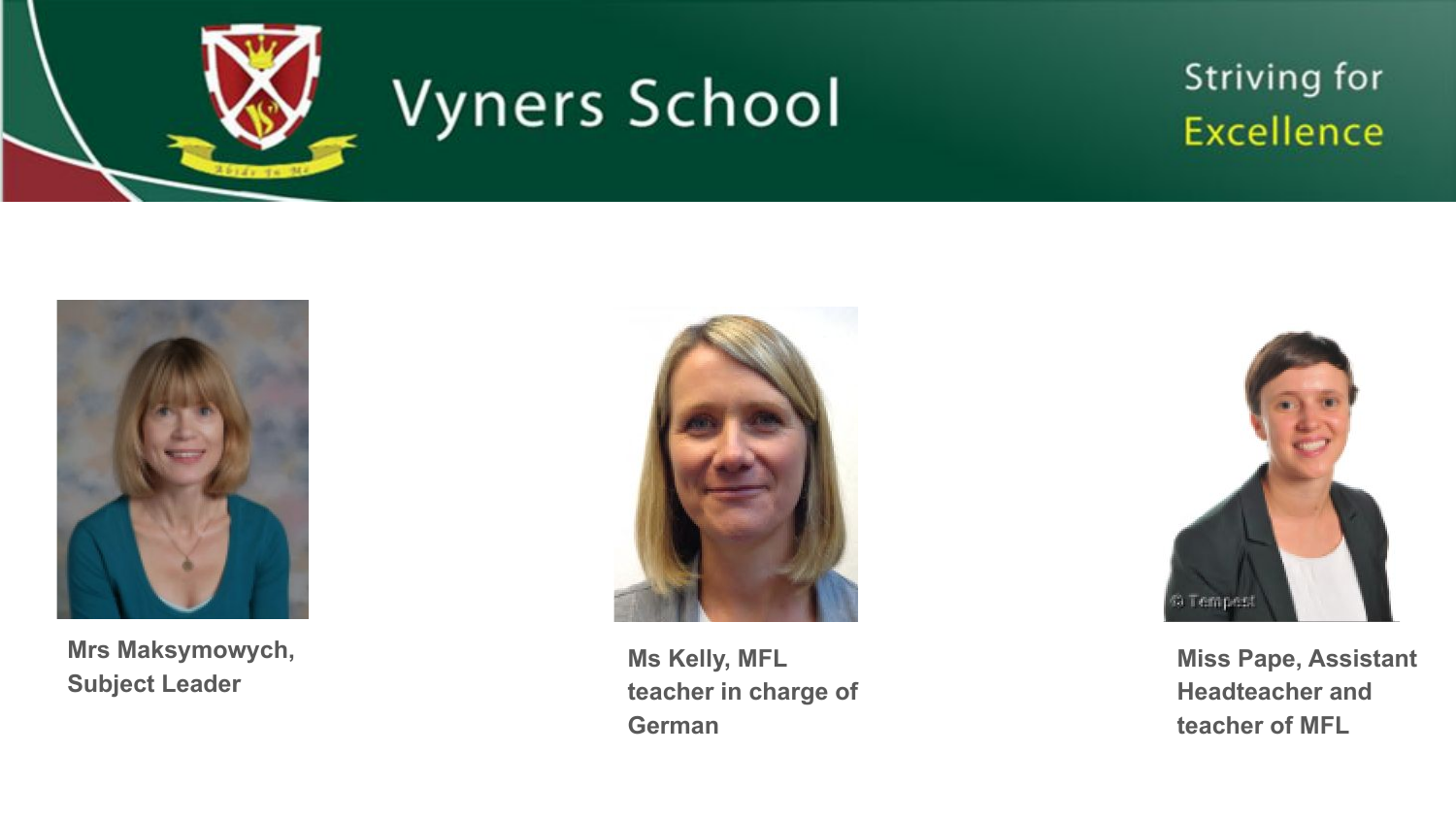

Striving for **Excellence** 

#### **Our Key Stage 5 Curriculum** AQ

*"I want to study Physiotherapy in Germany. Having a language A level and as part of a degree is important for job opportunities" Year 13 Student*

A Level students have the opportunity to study towards qualifications with AQA. Students build on their knowledge of the language from GCSE and are introduced to a wide range of vocabulary and complex grammar. Students are exposed to authentic texts on a range of topics and develop their ability to respond with fluency and accuracy using a range of complex

language. Students work 1:1 with the Foreign Language Assistants in order to develop their speaking skills and to gain an enhanced appreciation of the culture of the languages they are studying. Students are trained to be increasingly independent, and students are supported via Google Drive. Regular essays are completed, for which formative feedback is given, linked to the examination success criteria.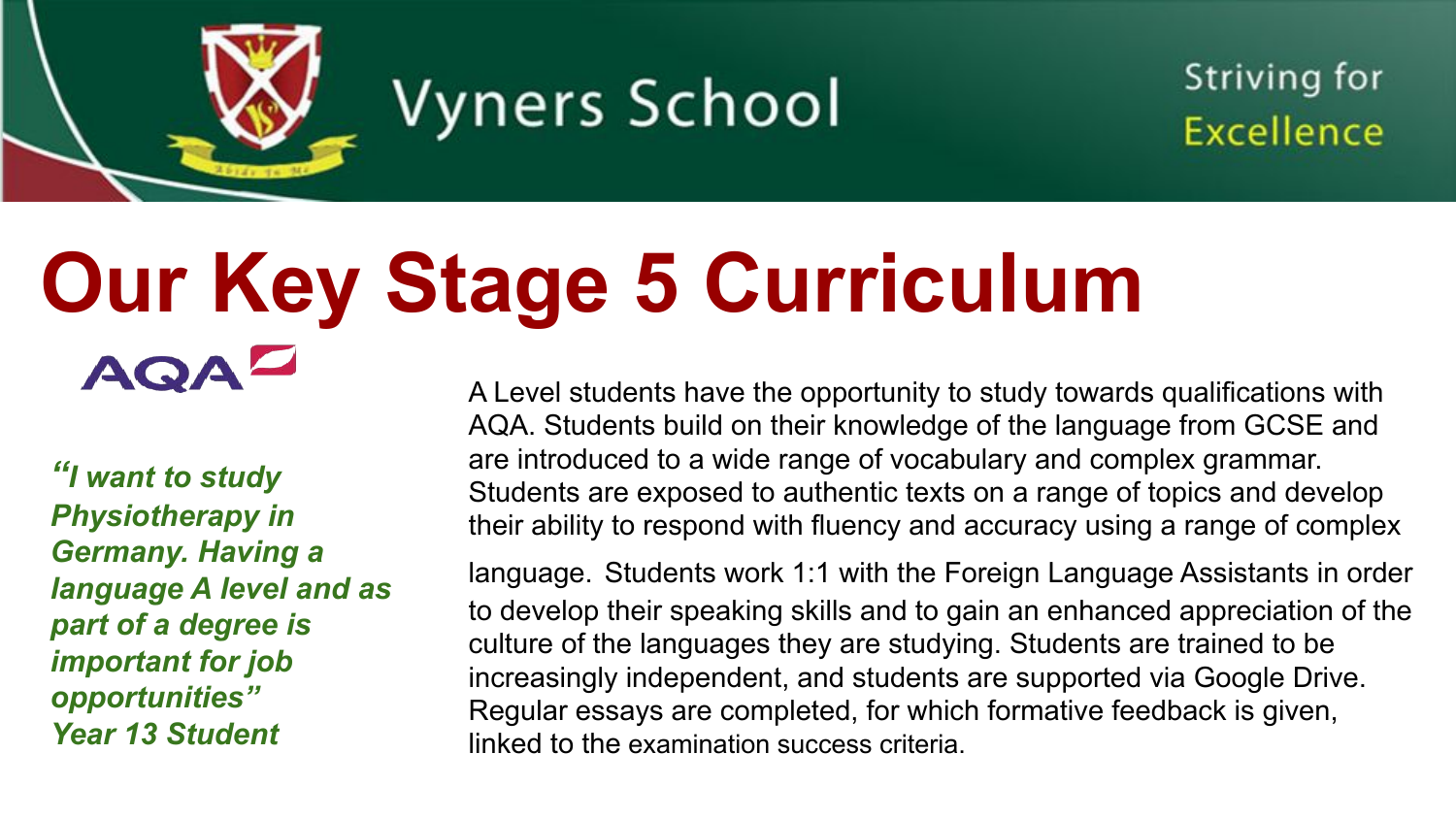

**Striving for** Excellence

## **Year 12 Curriculum**

#### **Subject content**

**1. [Social issues and trends:](https://www.aqa.org.uk/subjects/languages/as-and-a-level/german-7661/subject-content/social-issues-and-trends) Family; Digital World; Youth Culture , Music and Television; Festivals and Traditions**

- **2. [Artistic culture](https://www.aqa.org.uk/subjects/languages/as-and-a-level/german-7661/subject-content/artistic-culture): art and architecture ; focus on a city and its lifestyle**
- **3. [Grammar](https://www.aqa.org.uk/subjects/languages/as-and-a-level/german-7661/subject-content/grammar)**
- **4. Works: [Literary texts and films](https://www.aqa.org.uk/subjects/languages/as-and-a-level/german-7661/subject-content/works#Literary_texts_and_films):**

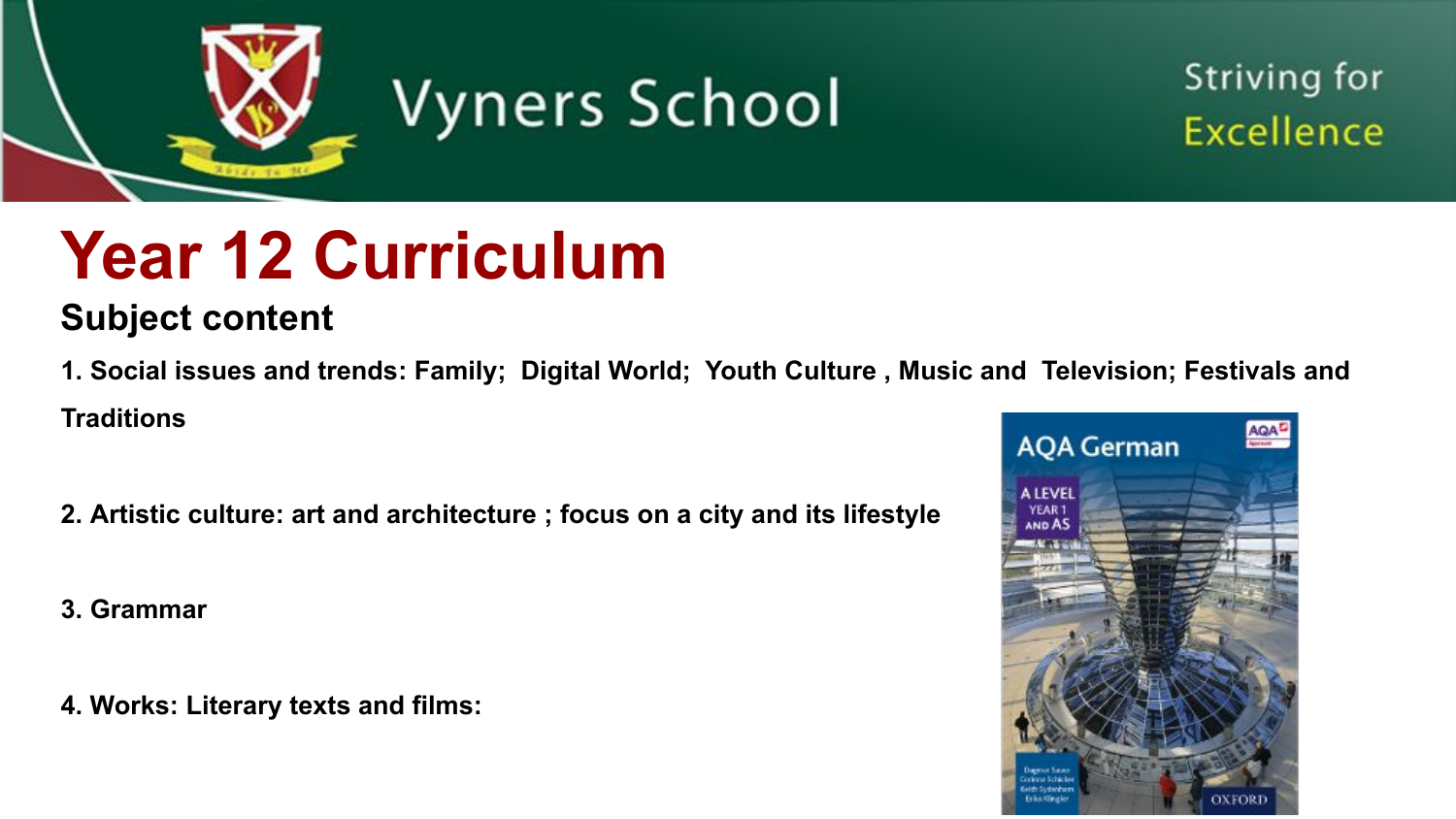

#### **Striving for Excellence**

- Year 13 curriculum
- **Subject content**
- **1. Social issues and trends**
- **2. Political and artistic culture**
- **3. Grammar**
- **4. Works: Literary text and film**

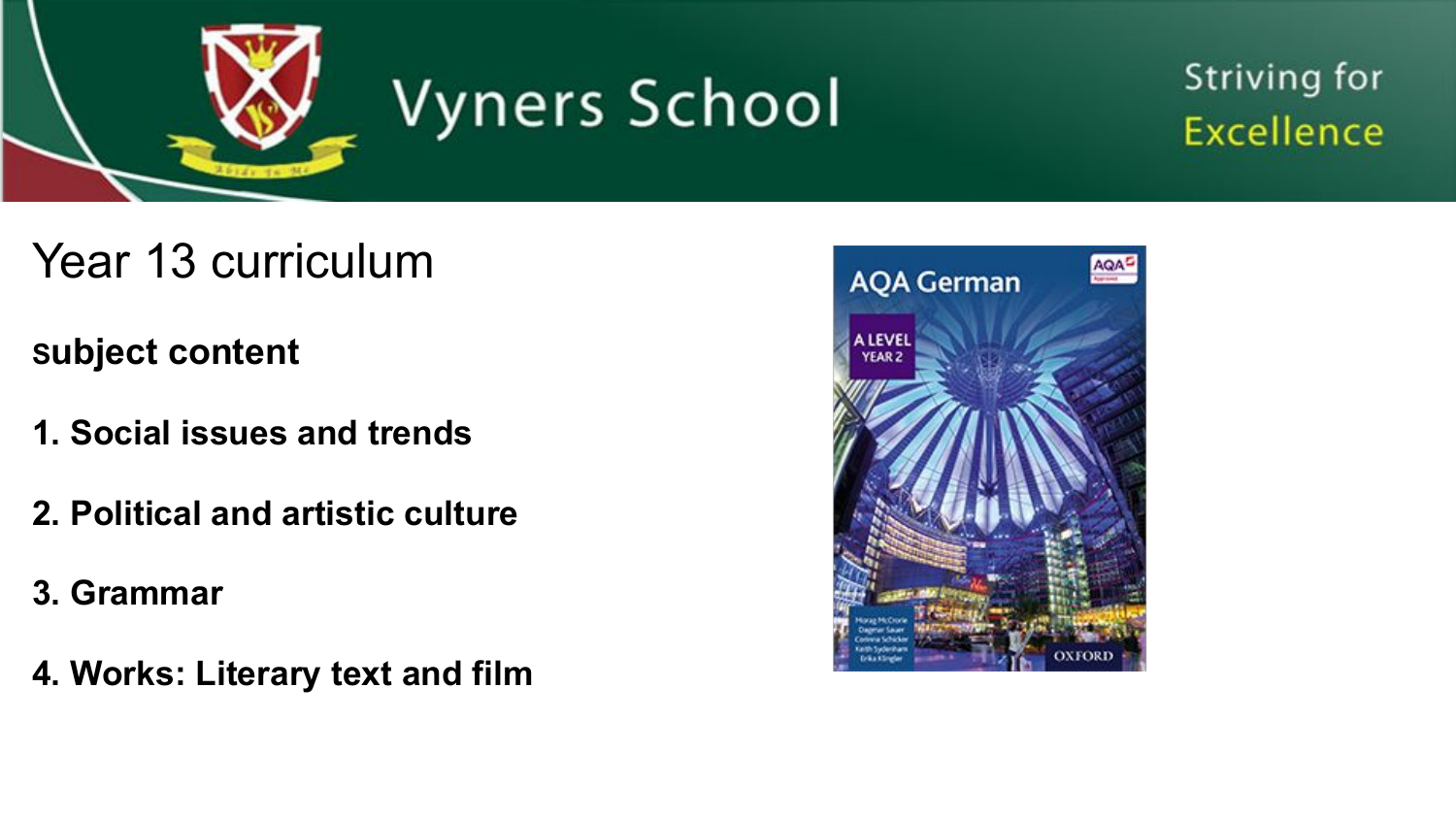

#### Striving for **Excellence**

#### **Assessment**

**·** 

· **Paper 1** - **Listening, Reading and Writing + Translation**

**based on topics studied in Years 12 and 13**

**2 hrs 30 mins, 100 marks, worth 50% of A-Level**



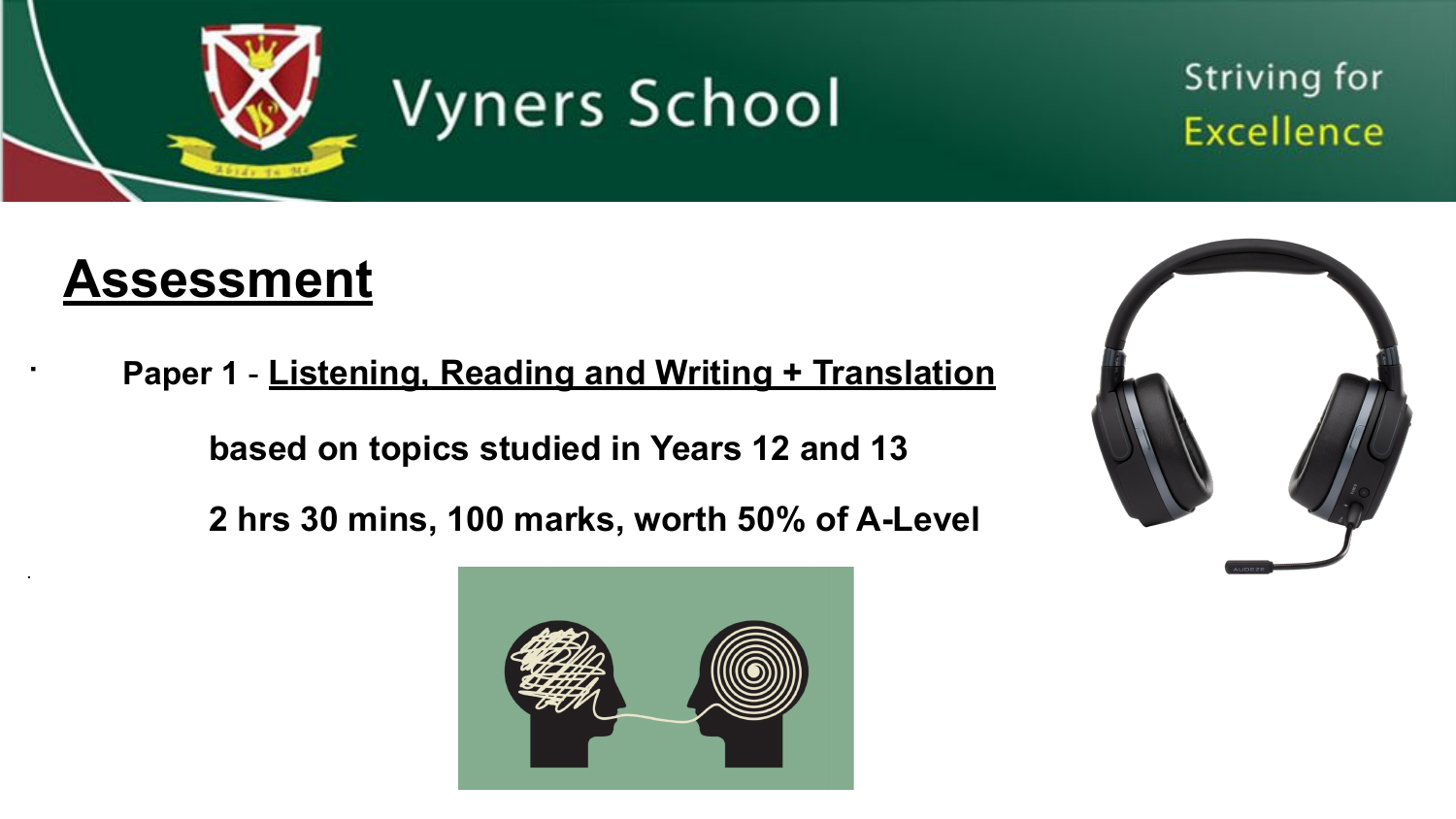

#### **Striving for Excellence**

 **Paper 2** 

- **Essay paper ( film and book)**
	- **1.Film to be studied (start Autumn Yr 12)**
	- **2. Book to be studied (start at end of Yr 12) '·**
		- **2 hours, 80 marks, 20% of A-Level**



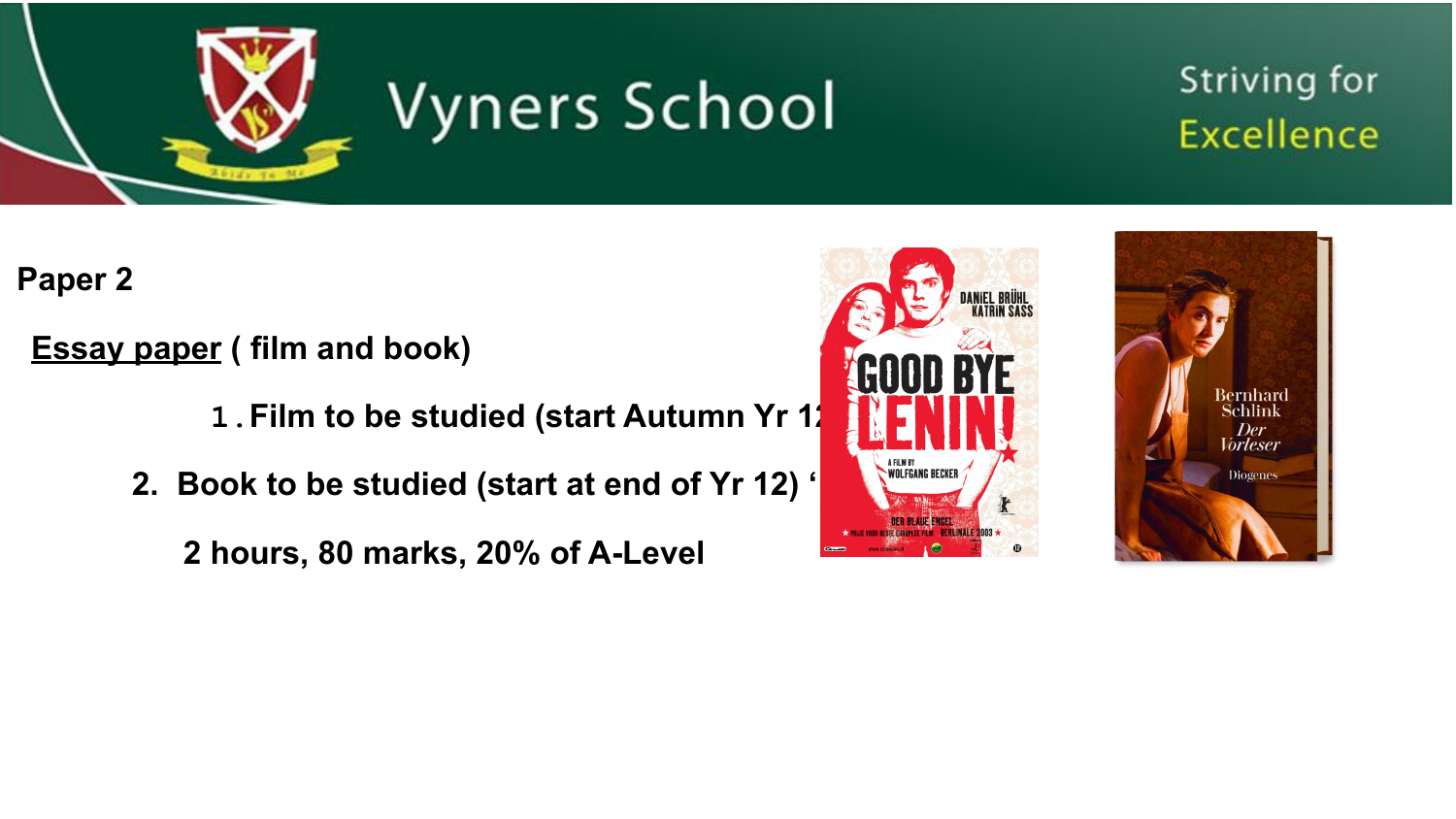

**Striving for Excellence** 

 **Paper 3 – Speaking**

**Detailed discussion of one topic card from all topics studied in Yrs 12 and 13**

**Presentation and discussion on Individual Research Project (IRP)**

**Max 16-18 mins, 60 marks, 30% of A-Level** 

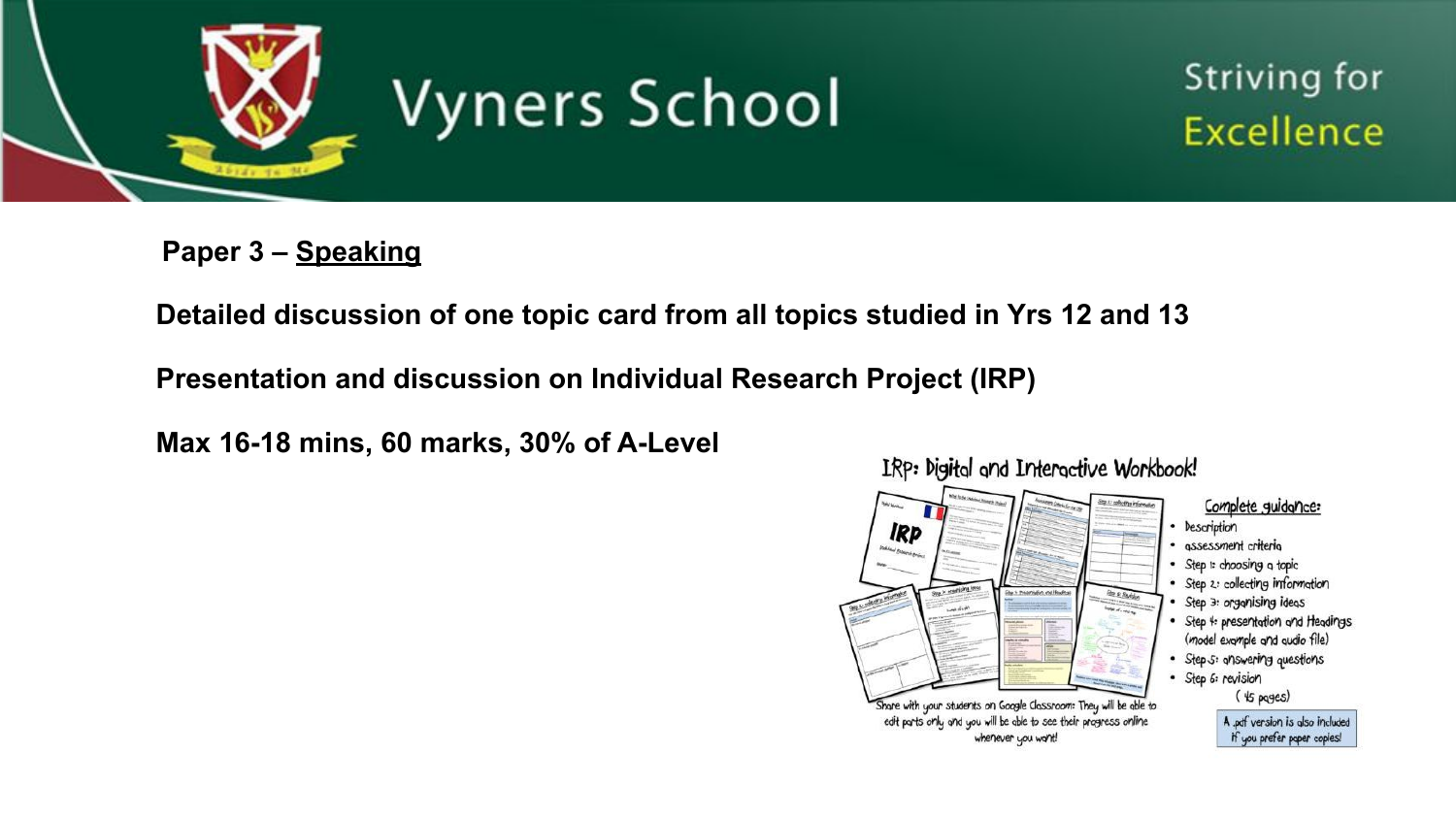

**Striving for** Excellence

# **Our Co-curricular Offer**

**Students are invited to take part in work experience. This takes place in March / April or May and is organised and arranged by Halsbury travel Company.** 

**Students will have the opportunity to:**

- **● Improve their language skills**
- **● Achieve total immersion in the language**
- **● Enhance university and job applications**
- **● Gain confidence and independence**
- **● Meet new friends and socialise**
- **Experience the local culture**
- **● Include this experience on a UCAS application**

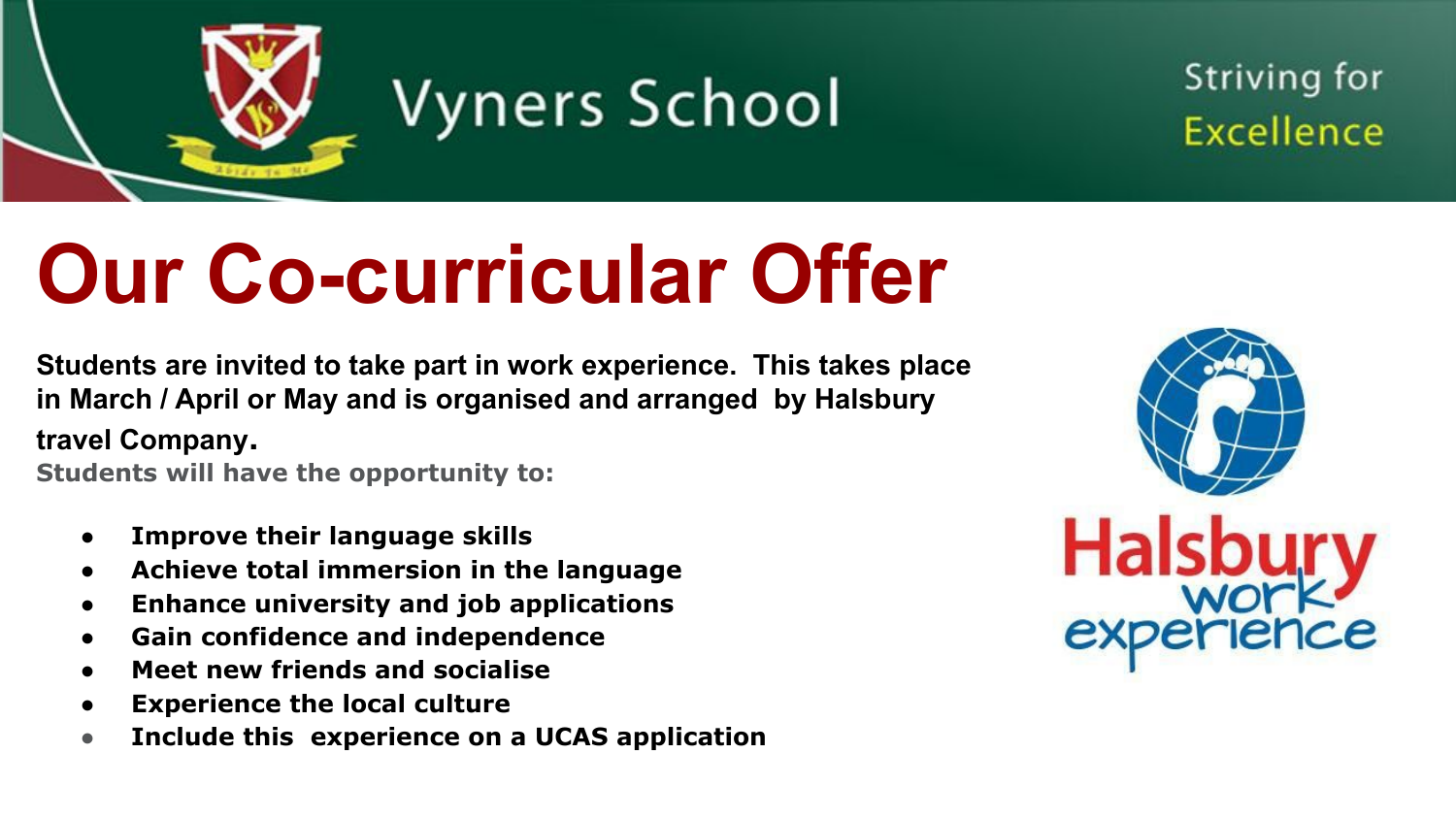

**Striving for** Excellence

# **Frequently Asked Questions**

#### **Can my child study any language at A level ?**

At Vyners we currently offer German at A level. French and Spanish A level are taught within the local cohort of schools with students studying the language at those schools. This is however under review and is subject to change depending on students numbers interested in French or Spanish at Vyners itself. A level examinations in Home Languages such as Arabic or Turkish can be taken at Vyners but will be considered as private entries.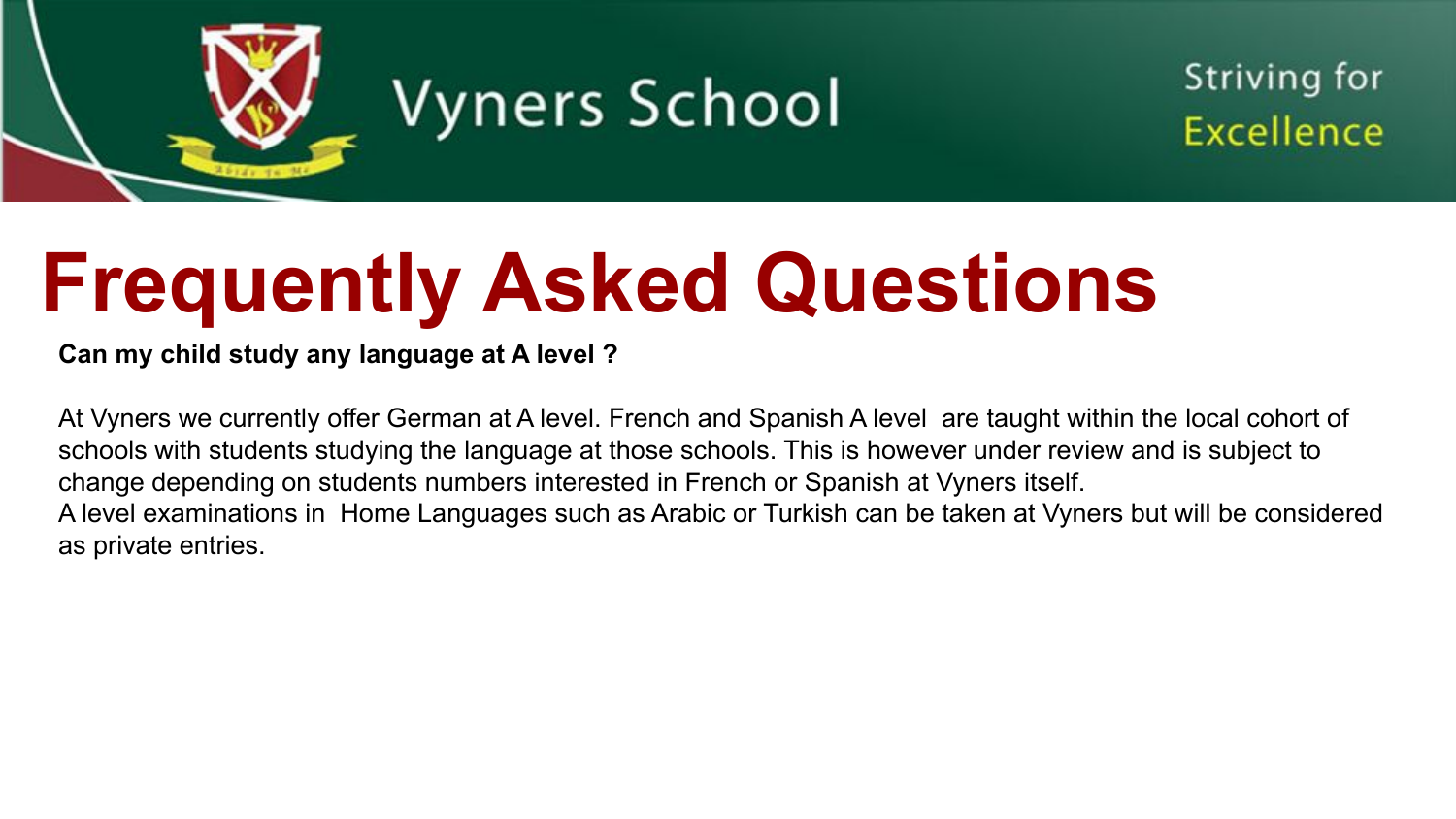

Striving for **Excellence** 

#### *H***o***w will my child be supported in their language lesson ?*

Language lessons are carefully structured and modelled by teachers**.** We use an online digital textbook in all three languages and tailored resources to support your child and which your child can access both at school and at home. These digital books are designed for A level students. Students are given carefully structured sentence builders; speaking and writing frames and language prompts in each lesson to ensure that they gain confidence in core skills such as speaking, reading, listening and writing.

#### *How will my child be challenged?*

We encourage your child to take an active interest in the culture and traditions of the country in which the language studied is spoken. Attending weekly language lessons with the assistant will offer your child the opportunity to enrich their knowledge of the country/ countries they are studying. Watching films with subtitles in English and watching and listening to Youtube videos is also recommended.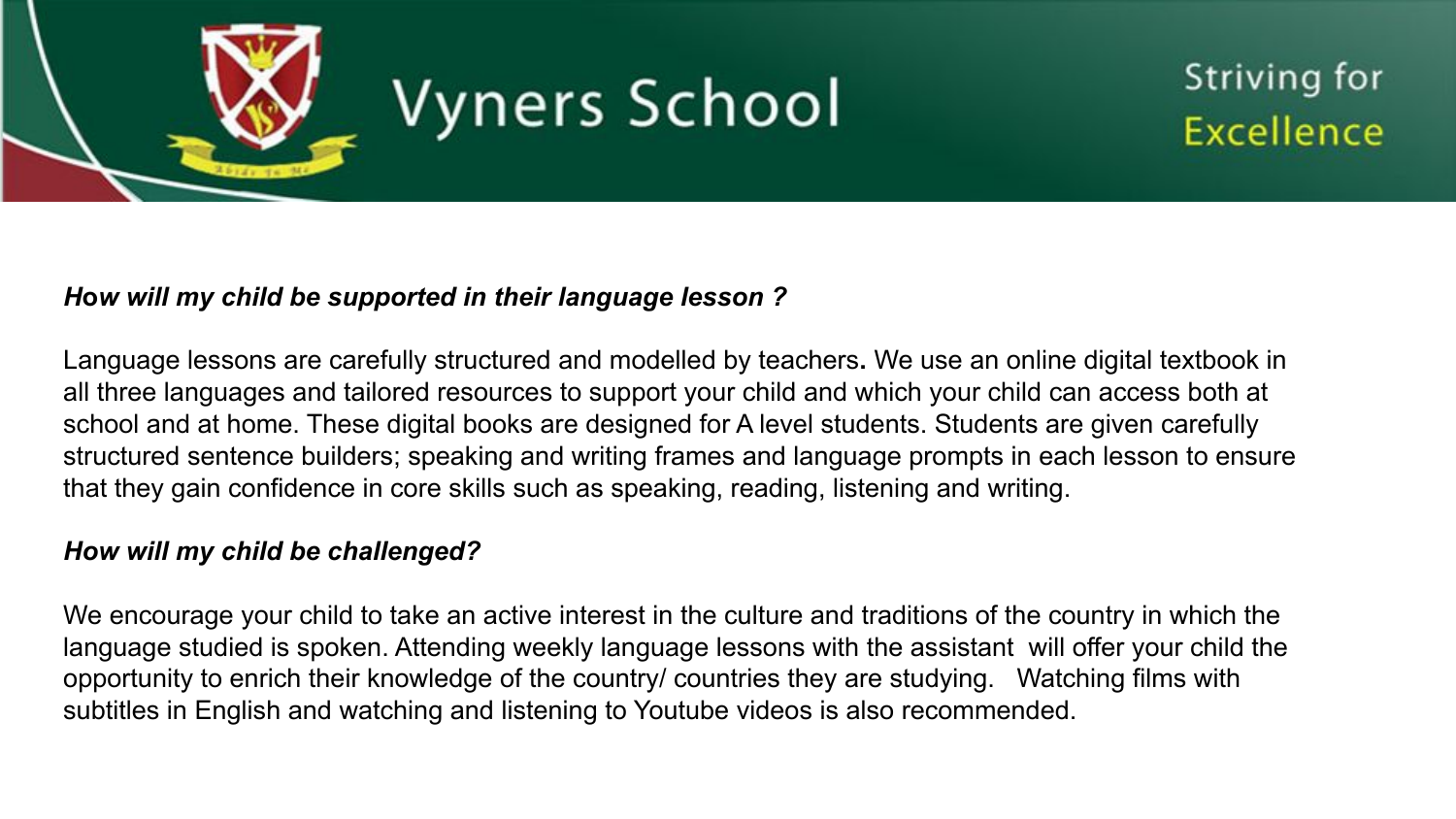

**Striving for** Excellence

# **We look forward to meeting you in September 2022!**